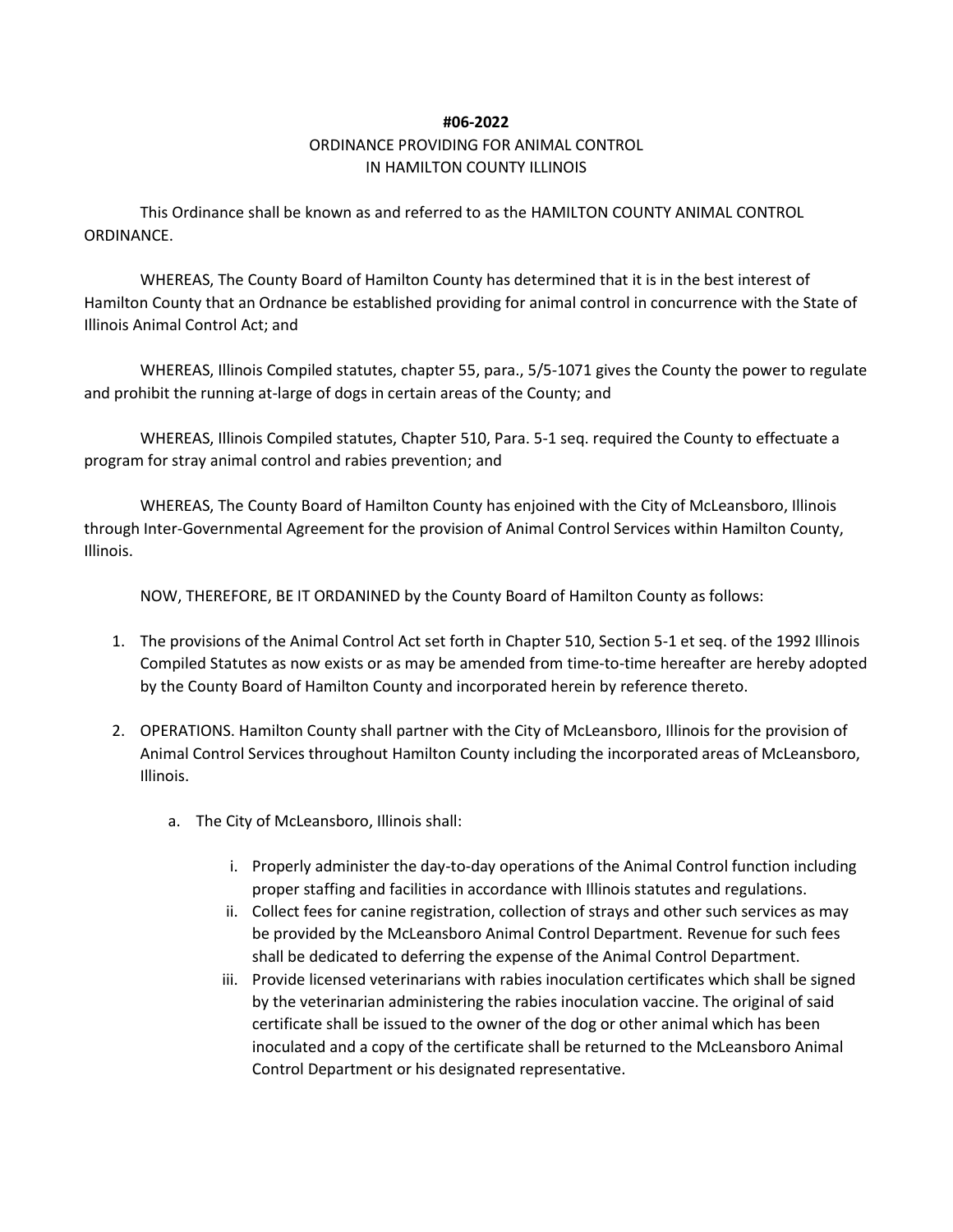- b. Hamilton County shall:
	- i. Establish, by ordinance, the appropriate fees for canine registration within Hamilton County.
	- ii. Purchase and provide to the McLeansboro Animal Control Department canine vaccination tags for each year.
- 3. DOG BITES. When the McLeansboro Animal Control Department receives information that any person has been bitten by a dog or other animal, the McLeansboro Animal Control Department, or his authorized representative, shall have such dog or other animal confined under the management of a licensed veterinarian for a period of 10 days.
	- a. The owner of the involved canine shall redeem to the City of McLeansboro all expenses related to the confinement and observation plus any other applicable fees.
- 4. INOCULATION REQUIREMENT. Every owner of a dog four months or more of age shall cause such dog to be inoculated against rabies by a licensed veterinarian annually or every three years depending on the type of vaccine used and a valid certificate shall be issued.
	- a. A Rabies inoculation tag shall be attached to a collar or harness and worn by the dog with the tag was issued. (Consideration by McLeansboro Animal Control Department or appointed representative shall be given to farm or hunting dogs or other unusual cases)
- 5. REGISTRATION. Every owner of a dog four months or more of age shall register such dog with the Hamilton County Animal Control McLeansboro Animal Control Department. Such registration be completed at the time of rabies inoculation shall be a part thereof. The following fees apply at time of registration:
	- 1 Year Registration of an Altered Animal: \$15.00
	- 1 Year Registration of an Un-altered Animal: \$25.00
	- 3 Year Registration of an Altered Animal: \$30.00
	- 3 Year Registration of an Un-Altered Animal: \$50.00
- 6. IMPOUNDMENT. The Animal Control Officer shall, and any peace officer may apprehend and impound the following dogs:
	- a. Dogs which have bitten a person;
	- b. Dogs four months or more of age which have not been inoculated against rabies by a licensed veterinarian;
	- c. Dogs four months or more of age not on the premises of their owners and which do not have a current, valid rabies inoculation tag attached to their collar or harness; except unusual circumstances in No. 8 above.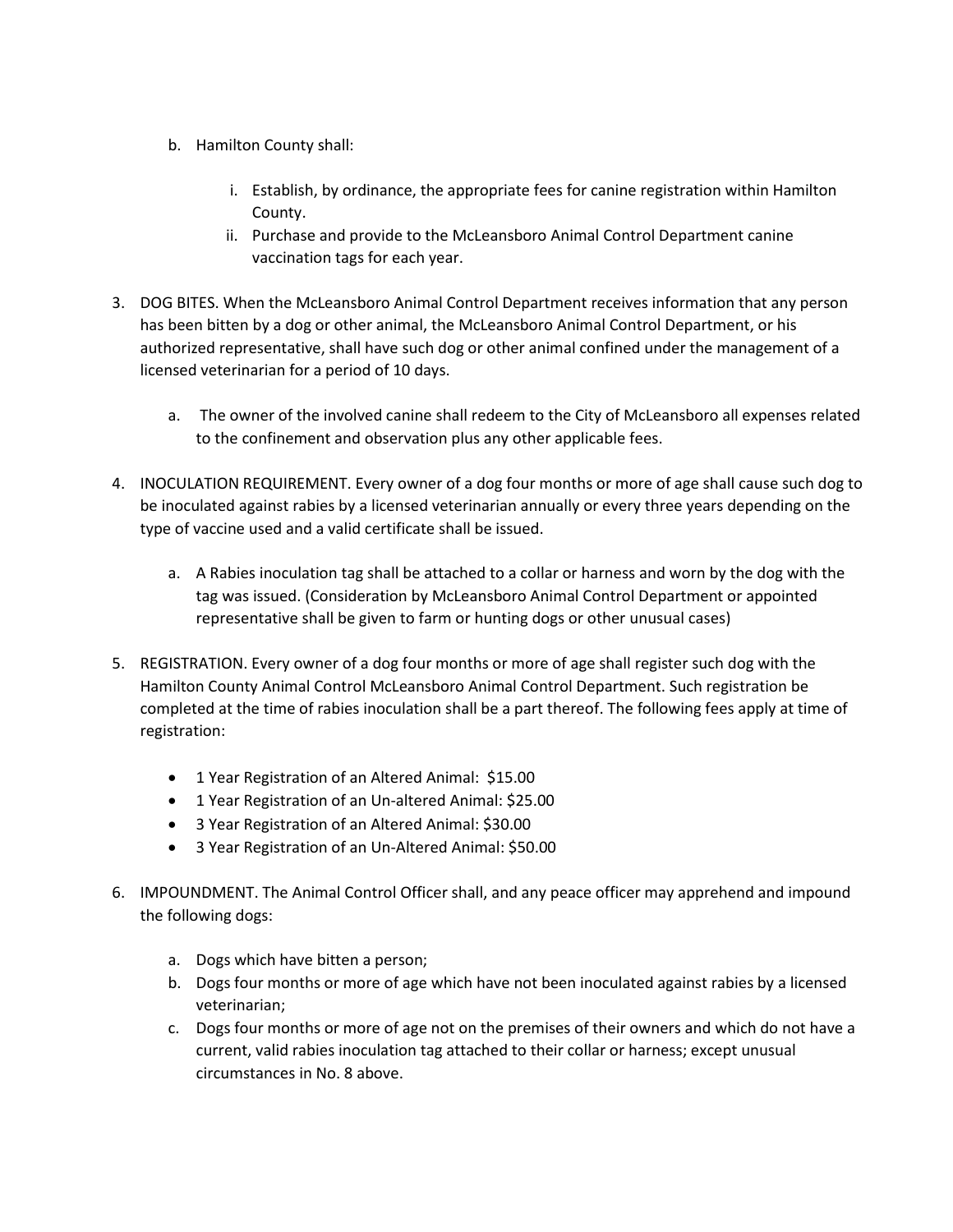- d. Dogs wearing a current valid rabies inoculation tag which are not on the premises occupied by the owner and are not accompanied or supervised by the owner and are not on a leash when the Animal Control Officer have received a complaint.
- 7. REDEPTION. Owners of impounded canines shall redeem the animal and remit payment to the City of McLeansboro, Illinois as follows:
	- a. First Offense shall pay:
		- i. \$50.00 Impound Fee
		- ii. \$17.50 Vaccination Fee (waived if proof of vaccination is provided)
		- iii. \$55.00 Microchip Fee (waived if proof of microchip is provided)
	- b. Second Offense shall pay:
		- i. \$75.00 Impound Fee
		- ii. \$17.50 Vaccination Fee (waived if proof of vaccination is provided)
		- iii. Animal must be spayed or neutered upon redemption
	- c. Third Offense shall pay:
		- i. \$150.00 Impound Fee
		- ii. The animal is surrendered to the City of McLeansboro

At the time of release, the owner shall present a current registration and rabies inoculation certificate. If no current rabies inoculation certificate is available, a receipt from a licensed veterinarian showing fee for rabies inoculation has been paid must be presented prior to release.

- 8. PREVENTION OF SPREAD OF RABIES. Whenever a case of rabies has occurred in a locality, or when the proper officials of a government unit are apprehensive of the spread of rabies, the McLeansboro Animal Control Department may order:
	- a. That all dogs or other animals in the locality be:
		- i. Kept confined with an enclosure, or
		- ii. Kept muzzled and restrained by leash.
	- b. That all owners or keepers of dogs or other animal take prophylactic measures as it deems necessary to prevent the spread of rabies.
	- c. Other measures as may be necessary to control the spread of rabies. The McLeansboro Animal Control Department may determine the are of the locality in which, and the period during which, such orders shall be effective.
- 9. APPREHENSION AND INVESTIGATION. To conduct the provisions of their Ordinance, the McLeansboro Animal Control Department or his authorized representative or any peace officer may enter onto private property to apprehend a dog or other animal thought to be infected with rabies, to apprehend a straying dog or other animal; or, to apprehend a dog or other animal who has bitten any person. At the request of the owner or occupier of private property, the McLeansboro Animal Control Department or his authorized representative may enter onto such property to apprehend any dog whether said dog is searing a rabies inoculation tag or an identification tag.